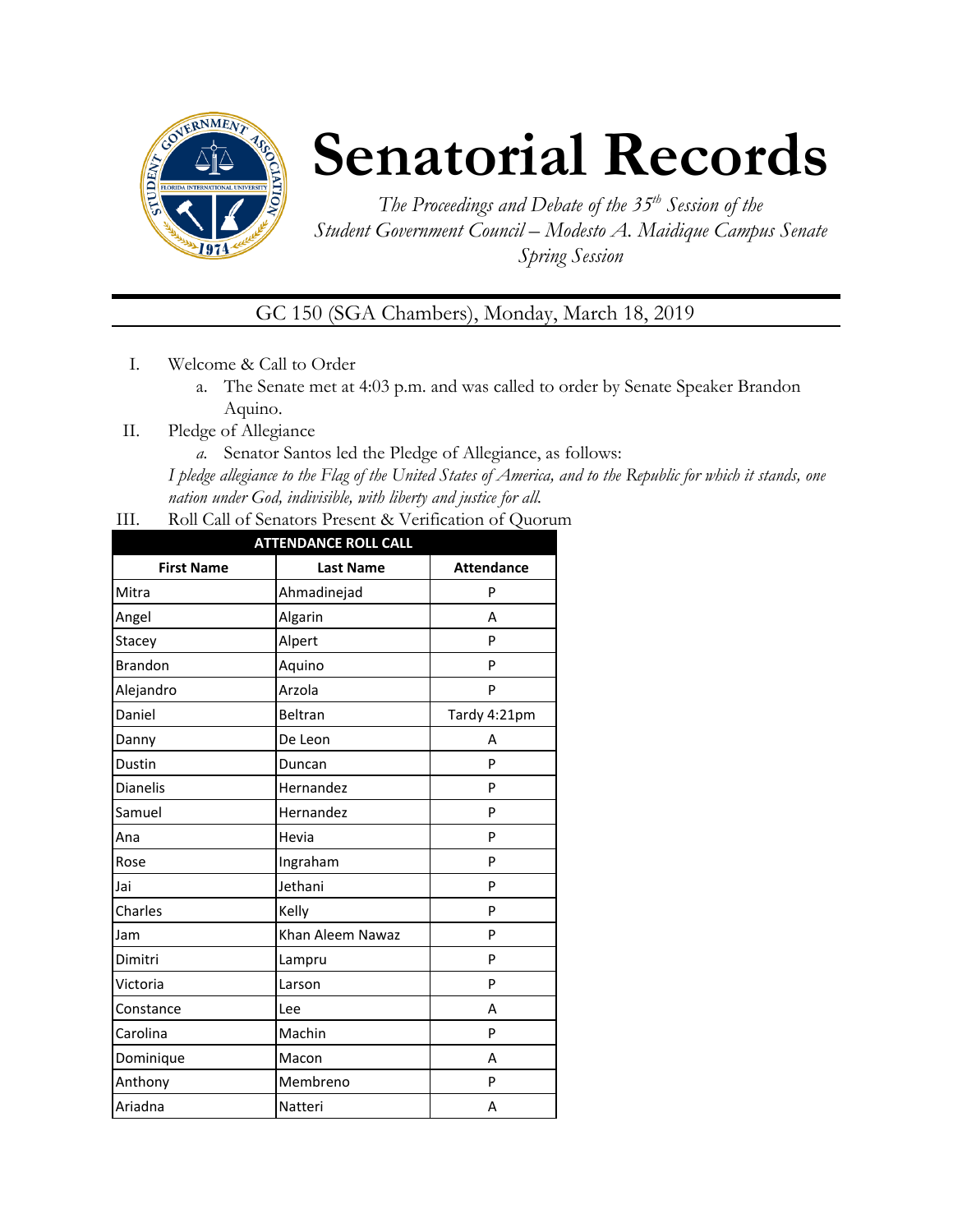| David                   | Nivia         | A                  |
|-------------------------|---------------|--------------------|
| LeChara                 | Pryor         | P                  |
| Amelia                  | Raudales      | P                  |
| Rebecca                 | Sanchez       | A                  |
| Samuel                  | Santos        | P                  |
| Jessica                 | Spencer       | Tardy at 4:44pm    |
| Luis                    | Suarez        | A                  |
| Bertha                  | Vera          | А                  |
| Leila                   | Zahedi        | P                  |
| <b>VACANT</b>           | <b>VACANT</b> |                    |
| <b>VACANT</b>           | <b>VACANT</b> |                    |
| <b>VACANT</b>           | <b>VACANT</b> |                    |
| <b>VACANT</b>           | <b>VACANT</b> |                    |
| <b>VACANT</b>           | <b>VACANT</b> |                    |
| <b>VACANT</b>           | <b>VACANT</b> |                    |
| <b>VACANT</b>           | <b>VACANT</b> |                    |
| <b>SENATE SEATS</b>     | 38            |                    |
| <b>VACANT SEATS</b>     | 7             | QUORUM             |
| <b>SENATORS PRESENT</b> | 22            | <b>ESTABLISHED</b> |
| <b>AMT FOR QUORUM</b>   | 16            |                    |

a. Roll was called and Quorum was verified with 22 Senators present.

- IV. Approval of the Minutes from March  $4<sup>th</sup>$ , 2019
	- a. Senator Larson moves to approve the minutes from March 4th, 2019. Senator Duncan seconds the motion. Motion passes.
- V. Adoption of the Agenda
	- a. Senator Larson moves to add the Confirmation of Secretary of Governmental Relations to the agenda. Senator Ingraham seconds the motion. Motion passes.
	- b. Senator Larson moves to adopt the agenda. Senator Duncan seconds the motion. Motion passes.

# VI. Invited Speakers

- a. Cristina Vale Secretary of Academic Affairs
- b. Keandre Blount Chief of Staff
- VII. Committee Reports
	- a. Finance Committee
		- i. 7 organizations attended our Finance Committee Info Session.
		- ii. We are currently looking into a date and time for the organizations that were approved earlier this year to come and debrief Senate sometime in April.
		- iii. We will have a meeting today at 6pm.
		- iv. If you have any questions, please contact sga.financecom@gmail.com
	- b. Rules, Legislation, and Judiciary Committee
		- i. No report
		- ii. If you have any questions, please contact sga.rljcommittee@gmail.com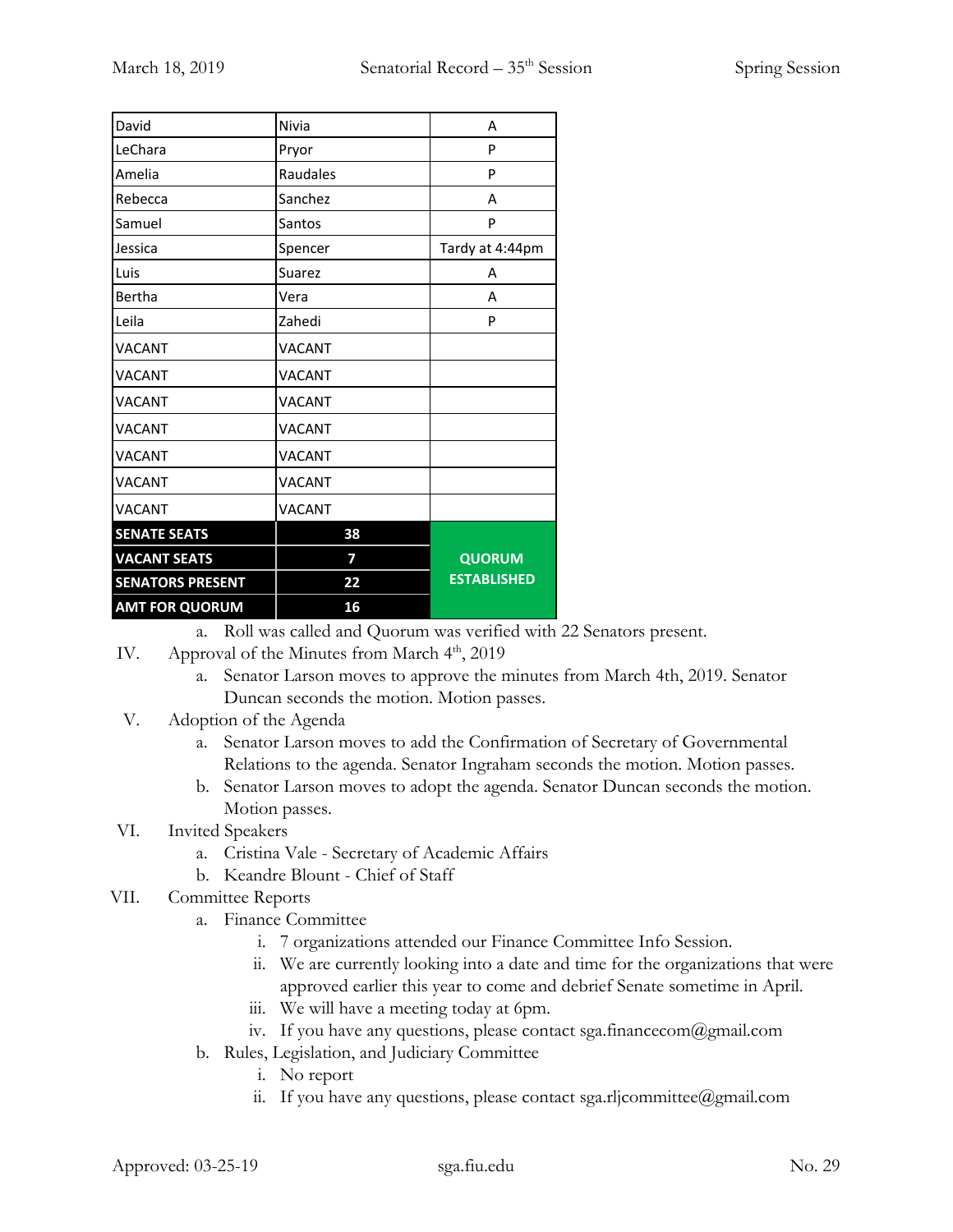- c. Operational Review Committee
	- i. No report.
	- ii. If you have any questions, please contact fiusga.orc@gmail.com
- d. Internal Affairs Committee
	- i. If you haven't been contacted by your committee, let me know and I will get that covered.
	- ii. Please make sure you are completing your hours.
	- iii. If you have any questions, please contact sga.iacommittee@gmail.com
- e. Student Advocacy Committee
	- i. If you have any projects that are student advocacy related, please let me know and we will try to help you out.
	- ii. Please email me regarding your Dean meetings where I look into what was spoken in those meetings.
	- iii. If you have any questions, please contact sga.sacommittee@gmail.com
- f. Graduate and Professional Students Committee
	- i. I am happy to announce that we received the approval increase in the graduate stipends of 3% starting Fall 2019. There might be a higher increase for some schools, but it is not final.
	- ii. GPSC SIPA Graduate Scholar on Wednesday from 1:30-3pm.
	- iii. We need volunteer for GSAW, if you are interested please let me know.
	- iv. If you have any questions, please contact GPSC@fiu.edu

#### VIII. Executive Board Reports

- a. Speaker of the Senate Aquino
	- i. No report.
	- ii. If you have any questions, please email sgaspeaker@fiu.edu
- b. Speaker Pro Tempore Ahmadinejad
	- i. No report.
	- ii. If you have any questions, please email sgaprotemp@fiu.edu
- c. President Rosell
	- i. No report.
	- ii. If you have any questions, please email sgapres $@$ fiu.edu
- d. Vice President Hernandez
	- i. Currently working on Recharge for Finals.
		- 1. Extended the time for coffee from 2-6pm on Monday Thursday.
	- ii. BSU will be celebrating their 10 year anniversary next Monday.
	- iii. FIU Day tomorrow please don't forget to stop by the GC pit.
	- iv. If you have any questions, please email sgavp@fiu.edu
- e. Comptroller Correa
	- i. No report.
	- ii. If you have any questions, please email sgacomp@fiu.edu
- f. Chief Justice Rodriguez
	- i. No report.
	- ii. If you have any questions, please email sgajud@fiu.edu
- IX. Special Orders
	- a. There were none.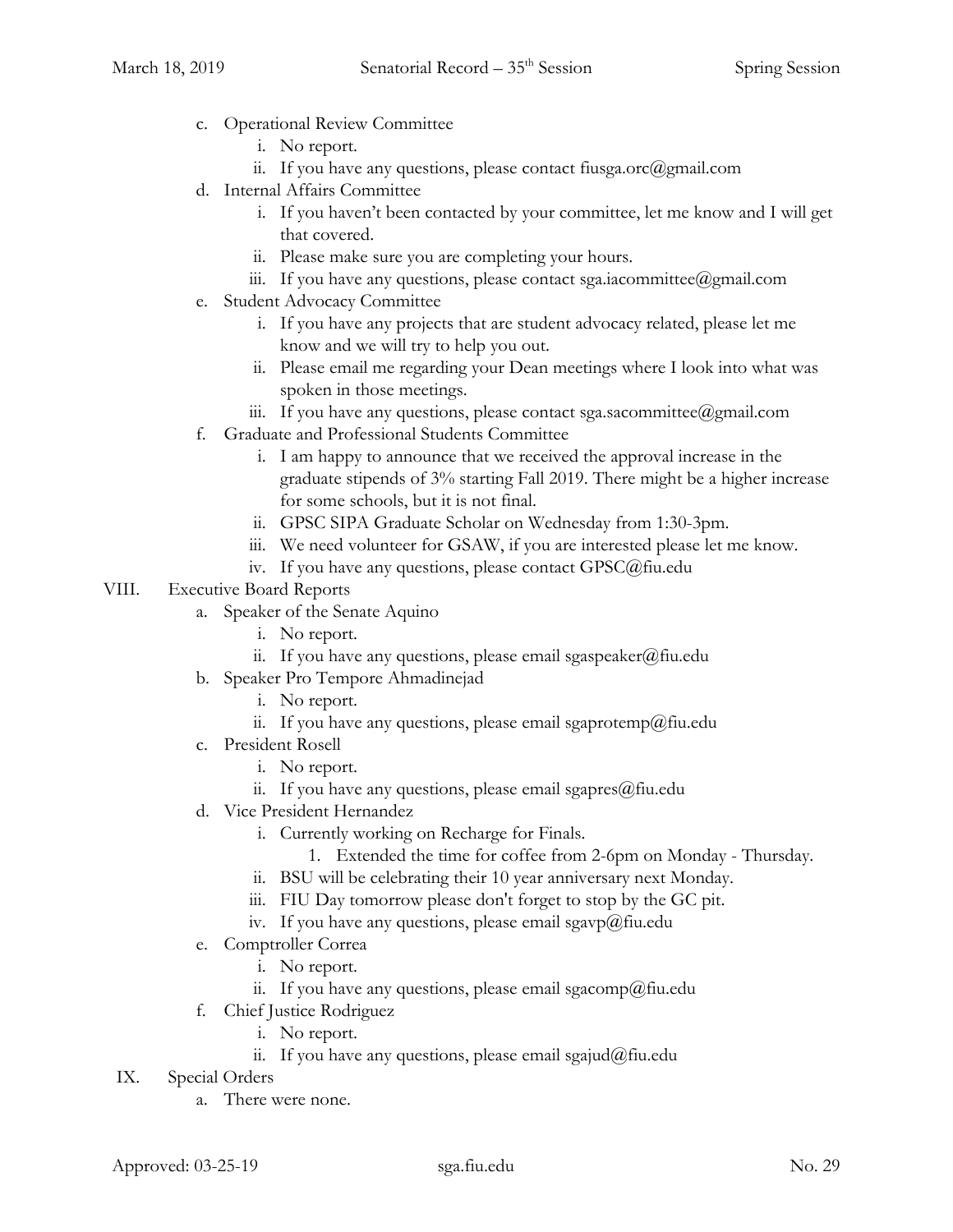- X. Vetoed Legislation
	- a. There were none.
- XI. Second Readings
	- a. There were none.
- XII. Unfinished Business
	- a. There were none.
- XIII. New Business
	- a. Emoluments Proposal

#### *Point of Personal Privilege for Jam Khan Aleem Nawaz at 4:22 pm; Dismissed*.

- i. Senator Ingraham moves to go into a 15 minute discussion on Emoluments Proposal. Senator Larson seconds the motion. Motion passes.
- ii. Senator Larson moves to extend discussion period by 20 minutes. Senator Ingraham seconds the motion. Motion passes.
- iii. Senator Kelly moves to extend discussion period by 10 minutes. Senator Larson seconds the motion. Motion passes.
- iv. Senator Duncan moves to go into voting procedure. Senator Arzola seconds the motion. Motion passes.

|                   |                  | VOIL ON AFFROVAL OF THE EMOLOMENTS FROM OSAL |           |               |
|-------------------|------------------|----------------------------------------------|-----------|---------------|
| <b>First Name</b> | <b>Last Name</b> | <b>Attendance</b>                            | Vote      | <b>REASON</b> |
| Mitra             | Ahmadinejad      | P                                            | Υ         |               |
| Angel             | Algarin          | A                                            |           |               |
| Stacey            | Alpert           | P                                            | Υ         |               |
| Brandon           | Aquino           | P                                            | Υ         |               |
| Alejandro         | Arzola           | P                                            | Υ         |               |
| Daniel            | Beltran          | P                                            | ${\sf N}$ |               |
| Danny             | De Leon          | A                                            |           |               |
| Dustin            | Duncan           | P                                            | Υ         |               |
| Dianelis          | Hernandez        | P                                            | Υ         |               |
| Samuel            | Hernandez        | P                                            | Υ         |               |
| Ana               | Hevia            | P                                            | Υ         |               |
| Rose              | Ingraham         | P                                            | N         |               |
| Jai               | Jethani          | P                                            | Υ         |               |
| Charles           | Kelly            | P                                            | Υ         |               |
| Jam               | Khan Aleem Nawaz | A                                            |           |               |
| Dimitri           | Lampru           | P                                            | Υ         |               |
| Victoria          | Larson           | P                                            | ${\sf N}$ |               |
| Constance         | Lee              | A                                            |           |               |
| Carolina          | Machin           | P                                            | Υ         |               |
| Dominique         | Macon            | A                                            |           |               |
| Anthony           | Membreno         | P                                            | Υ         |               |

**VOTE ON APPROVAL OF THE EMOLUMENTS PROPOSAL**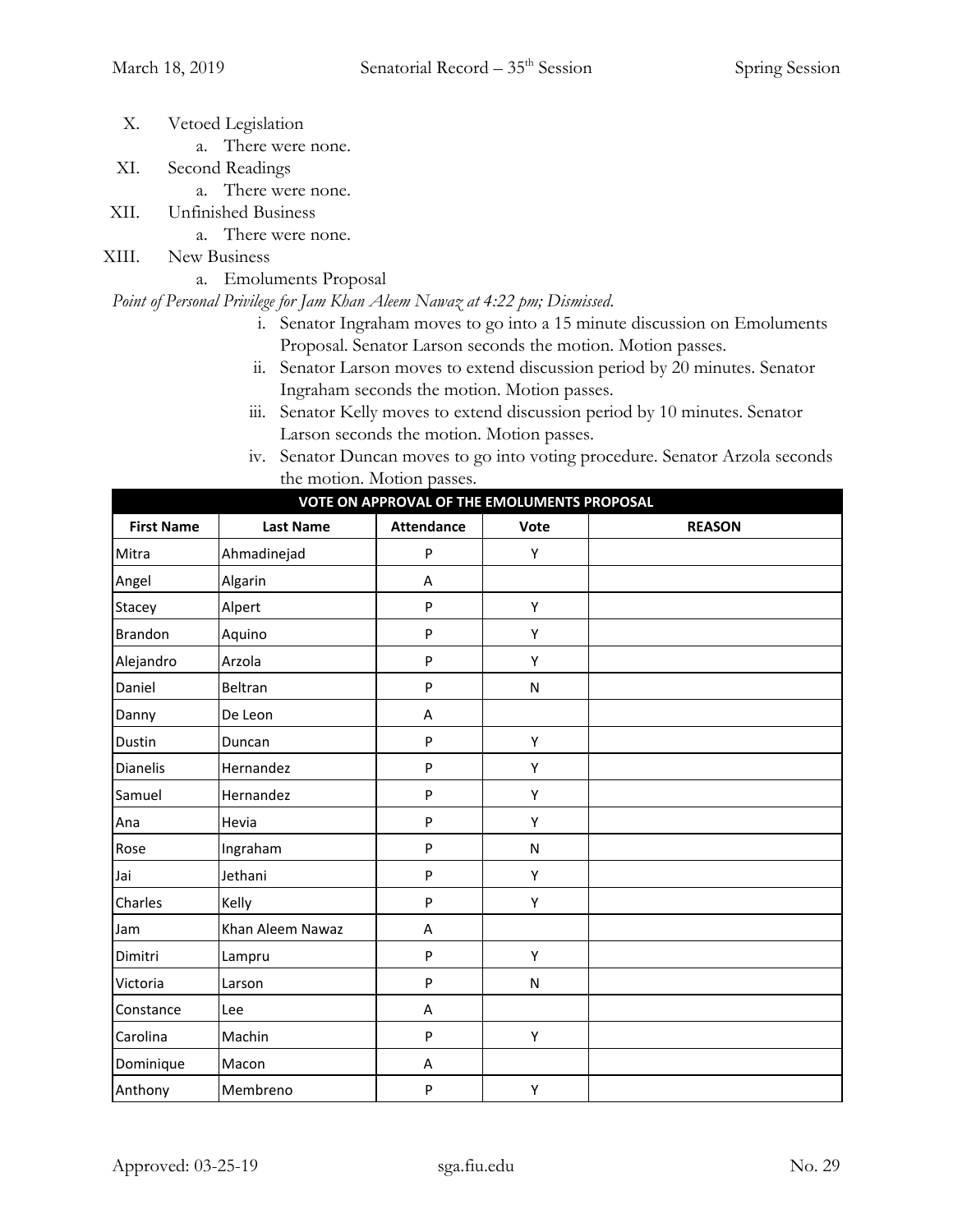| Ariadna                   | Natteri       | A              |              |                                             |
|---------------------------|---------------|----------------|--------------|---------------------------------------------|
| David                     | Nivia         | Α              |              |                                             |
| LeChara                   | Pryor         | P              | N            |                                             |
| Amelia                    | Raudales      | P              | Υ            |                                             |
| Rebecca                   | Sanchez       | Α              |              |                                             |
| Samuel                    | Santos        | P              | ${\sf N}$    |                                             |
| Jessica                   | Spencer       | P              | A            | Was not present for the whole<br>discussion |
| Luis                      | Suarez        | A              |              |                                             |
| Bertha                    | Vera          | Α              |              |                                             |
| Leila                     | Zahedi        | P              | Υ            |                                             |
| <b>VACANT</b>             | <b>VACANT</b> |                |              |                                             |
| <b>VACANT</b>             | <b>VACANT</b> |                |              |                                             |
| <b>VACANT</b>             | <b>VACANT</b> |                |              |                                             |
| <b>VACANT</b>             | <b>VACANT</b> |                |              |                                             |
| <b>VACANT</b>             | <b>VACANT</b> |                |              |                                             |
| <b>VACANT</b>             | <b>VACANT</b> |                |              |                                             |
| <b>VACANT</b>             | <b>VACANT</b> |                |              |                                             |
|                           |               | YAY            | 15           |                                             |
| <b>QUORUM ESTABLISHED</b> |               | <b>NAY</b>     | 5            | <b>PASS</b>                                 |
|                           |               | <b>ABSTAIN</b> | $\mathbf{1}$ |                                             |

# **v. Emoluments Proposal Approved.**

b. Confirmation of the Graduate Secretary - Mariam Rafieifar

*Point of Personal Privilege for Senator Arzola at 5:11 PM; Returned at 5:14 PM. Point of Personal Privilege for Senator Jethani at 5:11 PM; Returned at 5:16 PM. Point of Personal Privilege for Senator Membreno; Dismissed at 5:11PM.*

- i. Presentation Period
- ii. Question and Answer Period
	- 1. Senator Duncan moves to close question and answer period. Senator Ingraham seconds the motion. Motion passes.
- iii. Senator Ingraham moves to go into voting procedure. Senator Duncan seconds the motion. Motion passes.

| <b>VOTE ON CONFIRMATION OF MARIAM FROM GRADUATE SECRETARY</b> |                  |                   |      |                               |
|---------------------------------------------------------------|------------------|-------------------|------|-------------------------------|
| <b>First Name</b>                                             | <b>Last Name</b> | <b>Attendance</b> | Vote | <b>REASON</b>                 |
| Mitra                                                         | Ahmadinejad      | D                 | A    | recommended for the position  |
| Angel                                                         | Algarin          | Α                 |      |                               |
| Stacey                                                        | Alpert           | P                 |      |                               |
| Brandon                                                       | Aquino           | P                 |      |                               |
|                                                               |                  |                   |      | Was not present for the whole |
| Alejandro                                                     | Arzola           | P                 | А    | discussion                    |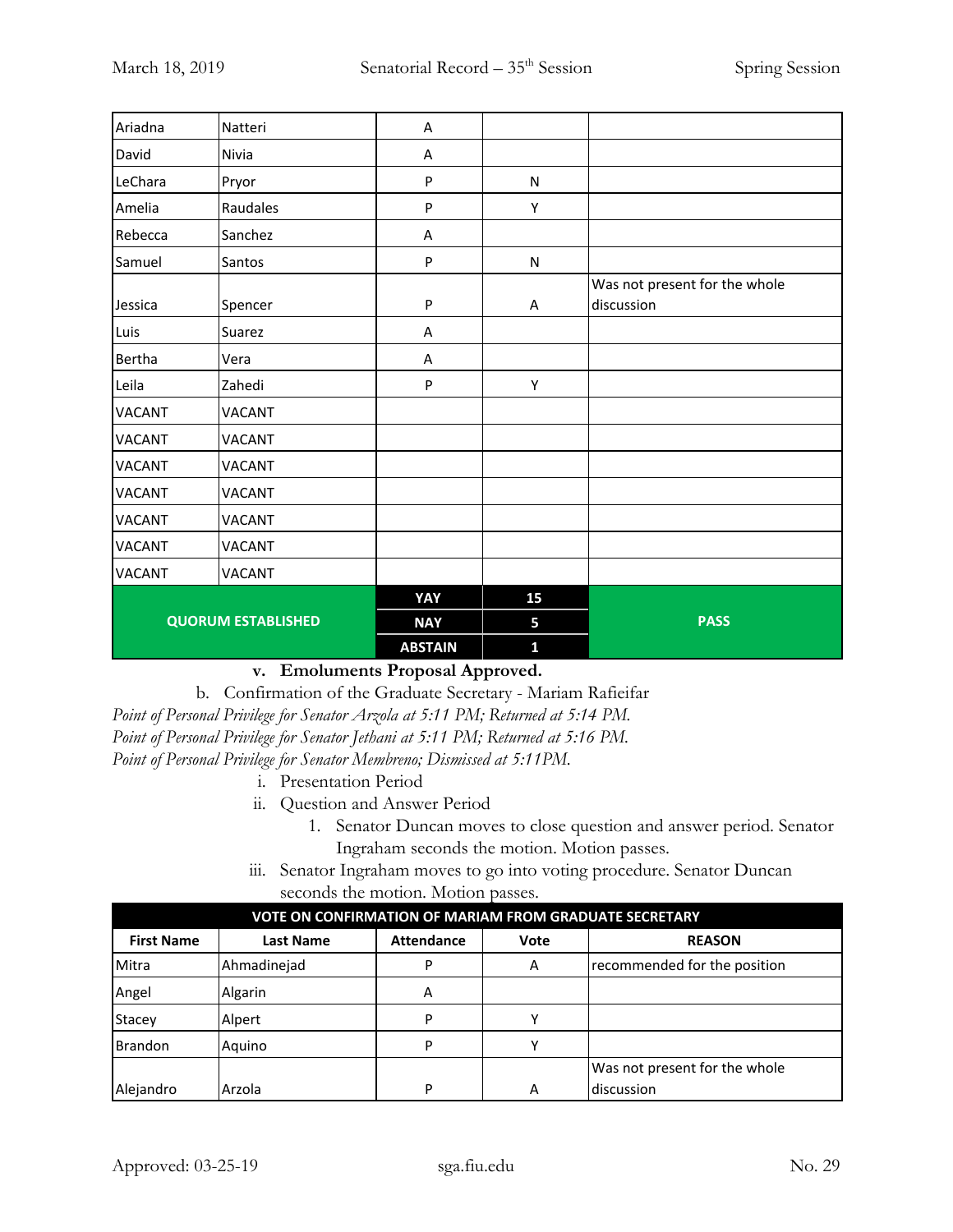|               |                           | <b>ABSTAIN</b> | 3  |                                             |
|---------------|---------------------------|----------------|----|---------------------------------------------|
|               | <b>QUORUM ESTABLISHED</b> | <b>NAY</b>     | 0  | <b>PASS</b>                                 |
|               |                           | YAY            | 17 |                                             |
| VACANT        | VACANT                    |                |    |                                             |
| VACANT        | VACANT                    |                |    |                                             |
| VACANT        | <b>VACANT</b>             |                |    |                                             |
| <b>VACANT</b> | <b>VACANT</b>             |                |    |                                             |
| VACANT        | VACANT                    |                |    |                                             |
| <b>VACANT</b> | <b>VACANT</b>             |                |    |                                             |
| VACANT        | <b>VACANT</b>             |                |    |                                             |
| Leila         | Zahedi                    | P              | Υ  |                                             |
| Bertha        | Vera                      | A              |    |                                             |
| Luis          | Suarez                    | A              |    |                                             |
| Jessica       | Spencer                   | ${\sf P}$      | Υ  |                                             |
| Samuel        | Santos                    | ${\sf P}$      | Υ  |                                             |
| Rebecca       | Sanchez                   | A              |    |                                             |
| Amelia        | Raudales                  | ${\sf P}$      | Υ  |                                             |
| LeChara       | Pryor                     | ${\sf P}$      | Υ  |                                             |
| David         | Nivia                     | A              |    |                                             |
| Ariadna       | Natteri                   | A              |    |                                             |
| Anthony       | Membreno                  | A              |    |                                             |
| Dominique     | Macon                     | A              |    |                                             |
| Carolina      | Machin                    | ${\sf P}$      | Υ  |                                             |
| Constance     | Lee                       | A              |    |                                             |
| Victoria      | Larson                    | ${\sf P}$      | Υ  |                                             |
| Dimitri       | Lampru                    | $\sf P$        | Υ  |                                             |
| Jam           | Khan Aleem Nawaz          | A              |    |                                             |
| Charles       | Kelly                     | ${\sf P}$      | Υ  |                                             |
| Jai           | Jethani                   | ${\sf P}$      | Α  | Was not present for the whole<br>discussion |
| Rose          | Ingraham                  | ${\sf P}$      | Υ  |                                             |
| Ana           | Hevia                     | ${\sf P}$      | Υ  |                                             |
| Samuel        | Hernandez                 | ${\sf P}$      | Υ  |                                             |
| Dianelis      | Hernandez                 | ${\sf P}$      | Υ  |                                             |
| Dustin        | Duncan                    | ${\sf P}$      | Υ  |                                             |
| Danny         | De Leon                   | Α              |    |                                             |
| Daniel        | Beltran                   | ${\sf P}$      | Υ  |                                             |

**1. Maryam Rafieifar Confirmed as Graduate Secretary**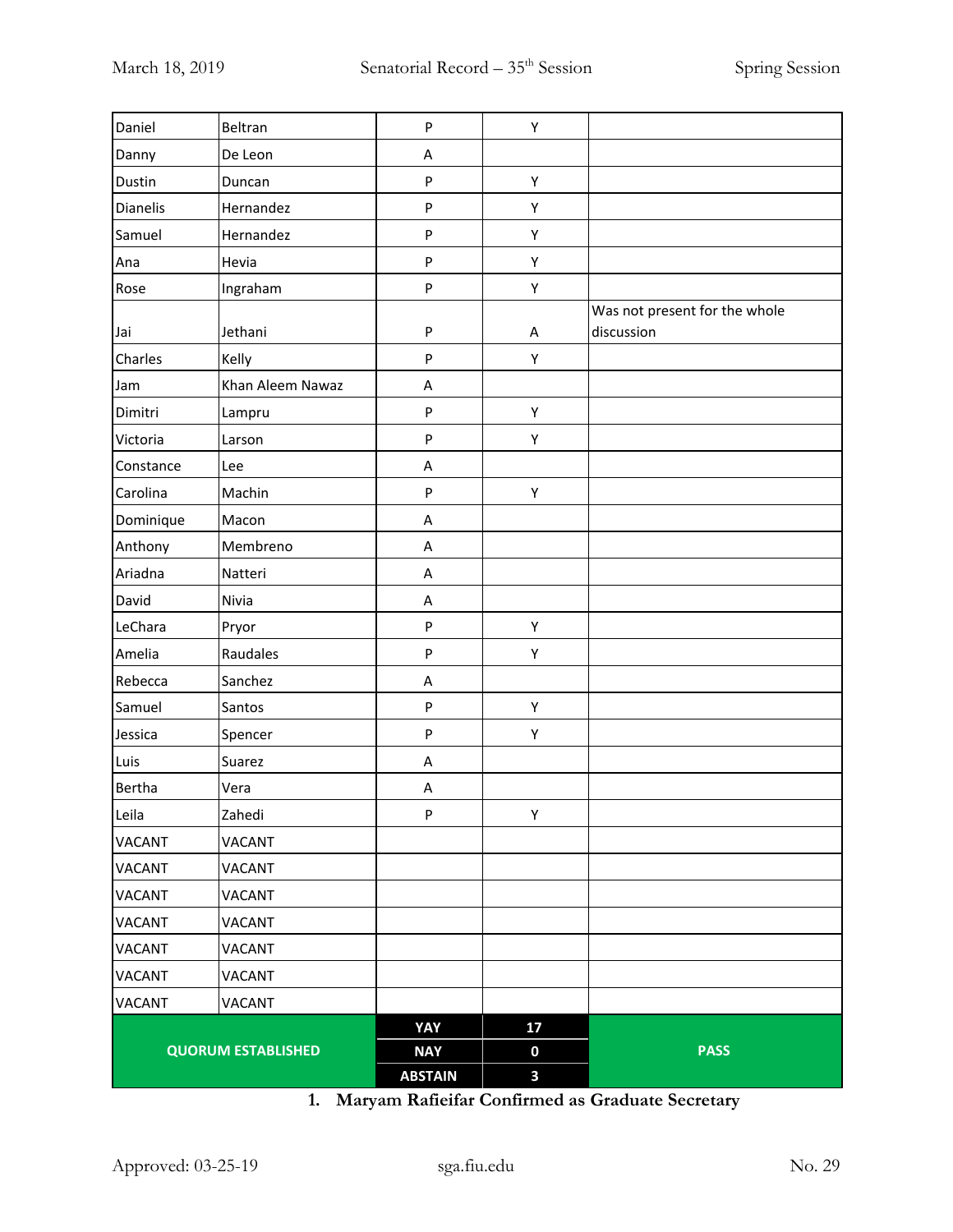c. Confirmation of Secretary of Governmental Relations - Alexandra Valdes

*Point of Personal Privilege for Senator Kelly at 5:17 PM; Returned at 5:20 PM.*

*Point of Personal Privilege for Senator Lampru at 5:17 PM; Returned at 5:20 PM.*

- i. Presentation Period
- ii. Question and Answer Period
	- 1. Senator Ingraham moves to close question and answer period. Senator Duncan seconds the motion. Motion passes.
- iii. Senator Arzola moves to go into voting procedure. Senator Duncan seconds the motion. Motion passes.

| VOTE ON CONFIRMATION OF ALEXANDRA VALDES AS SECRETARY OF GOVERNMENTAL RELATIONS |                  |                           |           |                                             |
|---------------------------------------------------------------------------------|------------------|---------------------------|-----------|---------------------------------------------|
| <b>First Name</b>                                                               | <b>Last Name</b> | <b>Attendance</b>         | Vote      | <b>REASON</b>                               |
| Mitra                                                                           | Ahmadinejad      | $\mathsf{P}$              | Υ         |                                             |
| Angel                                                                           | Algarin          | Α                         |           |                                             |
| Stacey                                                                          | Alpert           | $\mathsf{P}$              | Υ         |                                             |
| <b>Brandon</b>                                                                  | Aquino           | $\mathsf{P}$              | Υ         |                                             |
| Alejandro                                                                       | Arzola           | P                         | Υ         |                                             |
| Daniel                                                                          | Beltran          | ${\sf P}$                 | Υ         |                                             |
| Danny                                                                           | De Leon          | Α                         |           |                                             |
| Dustin                                                                          | Duncan           | ${\sf P}$                 | Υ         |                                             |
| Dianelis                                                                        | Hernandez        | $\sf P$                   | Υ         |                                             |
| Samuel                                                                          | Hernandez        | $\mathsf{P}$              | Υ         |                                             |
| Ana                                                                             | Hevia            | P                         | Υ         |                                             |
| Rose                                                                            | Ingraham         | $\sf P$                   | Υ         |                                             |
| Jai                                                                             | Jethani          | $\sf P$                   | Υ         |                                             |
| Charles                                                                         | Kelly            | $\mathsf{P}$              | А         | Was not present for the whole<br>discussion |
| Jam                                                                             | Khan Aleem Nawaz | A                         |           |                                             |
| Dimitri                                                                         | Lampru           | ${\sf P}$                 | A         | Was not present for the whole<br>discussion |
| Victoria                                                                        | Larson           | $\mathsf{P}$              | Υ         |                                             |
| Constance                                                                       | Lee              | Α                         |           |                                             |
| Carolina                                                                        | Machin           | $\sf P$                   | Y         |                                             |
| Dominique                                                                       | Macon            | Α                         |           |                                             |
| Anthony                                                                         | Membreno         | A                         |           |                                             |
| Ariadna                                                                         | Natteri          | Α                         |           |                                             |
| David                                                                           | Nivia            | $\boldsymbol{\mathsf{A}}$ |           |                                             |
| LeChara                                                                         | Pryor            | $\sf P$                   | Υ         |                                             |
| Amelia                                                                          | Raudales         | $\mathsf{P}$              | Υ         |                                             |
| Rebecca                                                                         | Sanchez          | A                         |           |                                             |
| Samuel                                                                          | Santos           | ${\sf P}$                 | ${\sf N}$ |                                             |
| Jessica                                                                         | Spencer          | P                         | Υ         |                                             |